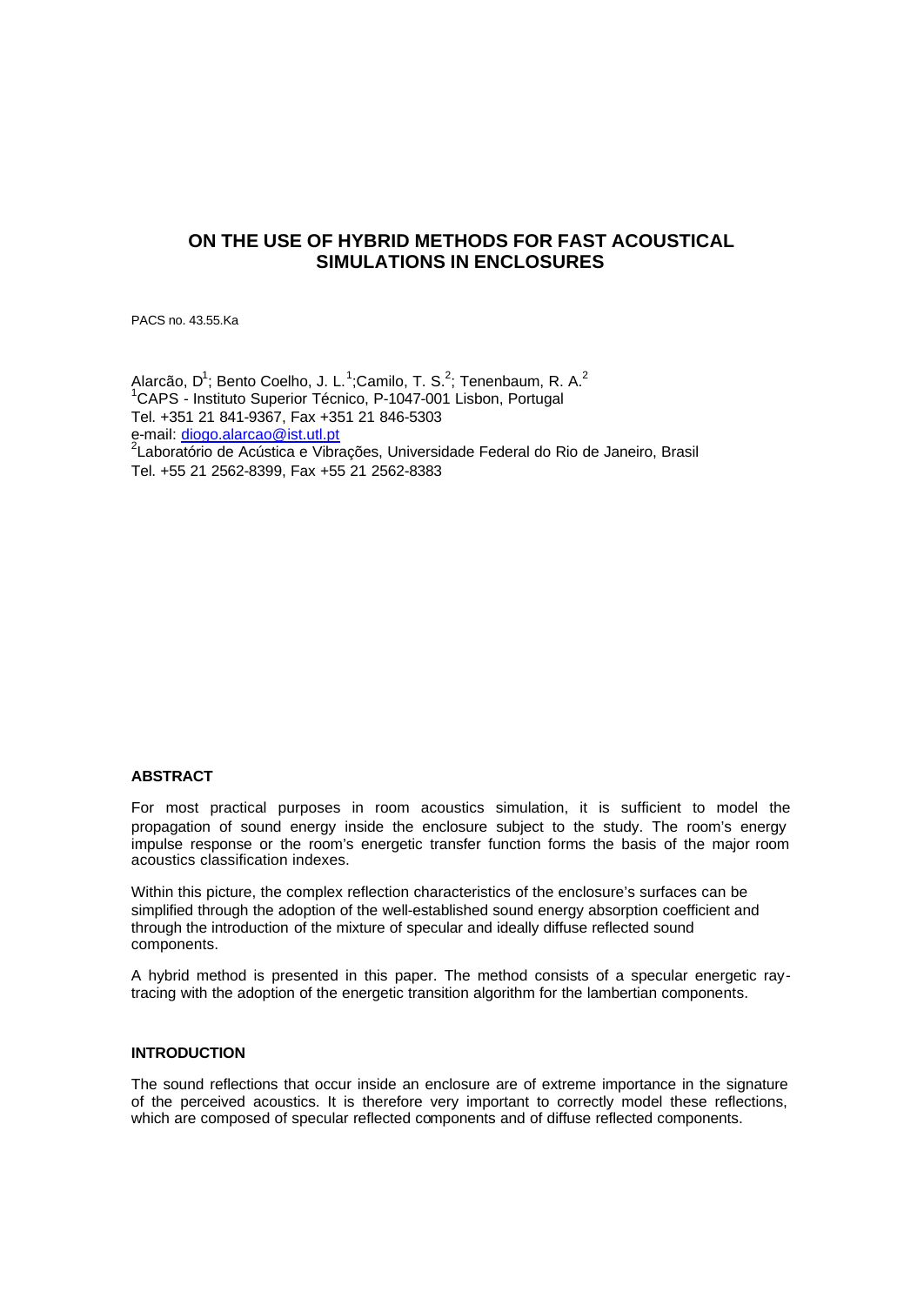The method presented allows the correct calculation of the specular and diffuse parts of the first reflections, and can also be applied in realistic computation times in order to obtain the late part of the reverberant sound field.

# **METHOD**

### Ray Tracing

The sound field is thought to be composed of discrete energy packets that are emitted from sound sources and undergo various reflections at the boundary. The trajectories of these packets are given by linear sound rays. The rays will therefore be reflected at the boundaries, where surface absorption and geometrical reflection will take place. Air attenuation is also included in this ray tracing technique.

Ray tracing will be used only for the calculation of the specular components of the reflected packets, which are characterised by Snell's reflection law where the reflection angle equals the incidence angle:

$$
R(\mathbf{x}, \mathbf{q}, \mathbf{f}, \mathbf{q}^{\top}, \mathbf{f}^{\top}) = 2s(1 - \mathbf{a}(\mathbf{x}))\mathbf{d}(\sin^2 \mathbf{q} - \sin^2 \mathbf{q}^{\top})\mathbf{d}(\mathbf{f} - \mathbf{f}^{\top} \pm \mathbf{p})
$$
  

$$
\mathbf{d}(0) = 1; \mathbf{d}(k \neq 0) = 0
$$
 (1)

These specular reflections are obtained for rigid boundary surfaces possessing dimensions that are greater than the wave length of the incident waves [1]. Any components that are not reflected into specular directions are considered to be diffusely reflected, according to Lambert's cosine law.

In any ray tracing implementation, the modelling of the sound source is important. Two alternative approaches can be implemented for the radiation of the rays from the source. The first one considers a Monte Carlo generation of the ray directions and works efficiently when the number of emitted rays is large enough to avoid statistical fluctuations. The second approach consists in the deterministically determination of the ray directions through the subdivision of the source's radiation pattern into geometrical zones [2-3].

In this method, the division is accomplished through the subdivision of an icosahedron into equilateral triangles, which will be in turn subdivided into new triangular elements [4]. This procedure is repeated iteratively until the desired number of emitted rays is achieved, as shown in figure 1:



Figure 1. Icosahedron subdivision into equilateral triangles  $(n = 0, \ldots, 3)$ . After *n* subdivisions the number of vertices  $N_V$  and the number of faces  $N_F$  is given by:

$$
N_V = 5\left(2^{2n} - 2^n + 2\sum_{m=1}^{2^n} m\right) + 2
$$
  
\n
$$
N_F = 20 \cdot 4^n
$$
\n(2)

The rays' emission angles are obtained through the projection of the obtained vertices over an unitary sphere.

The emitted rays are then reflected according to law (1) at the boundary. Due to surface absorption, only a part *(1-a)* of the incident energy will be reflected. In order to separate the diffuse components from the specular ones it is necessary to introduce a diffuse reflection coefficient, *d*, as proposed by several authors (see for example [5]). In this case, the ray's energy after undergoing several specular reflections at the boundary is given by: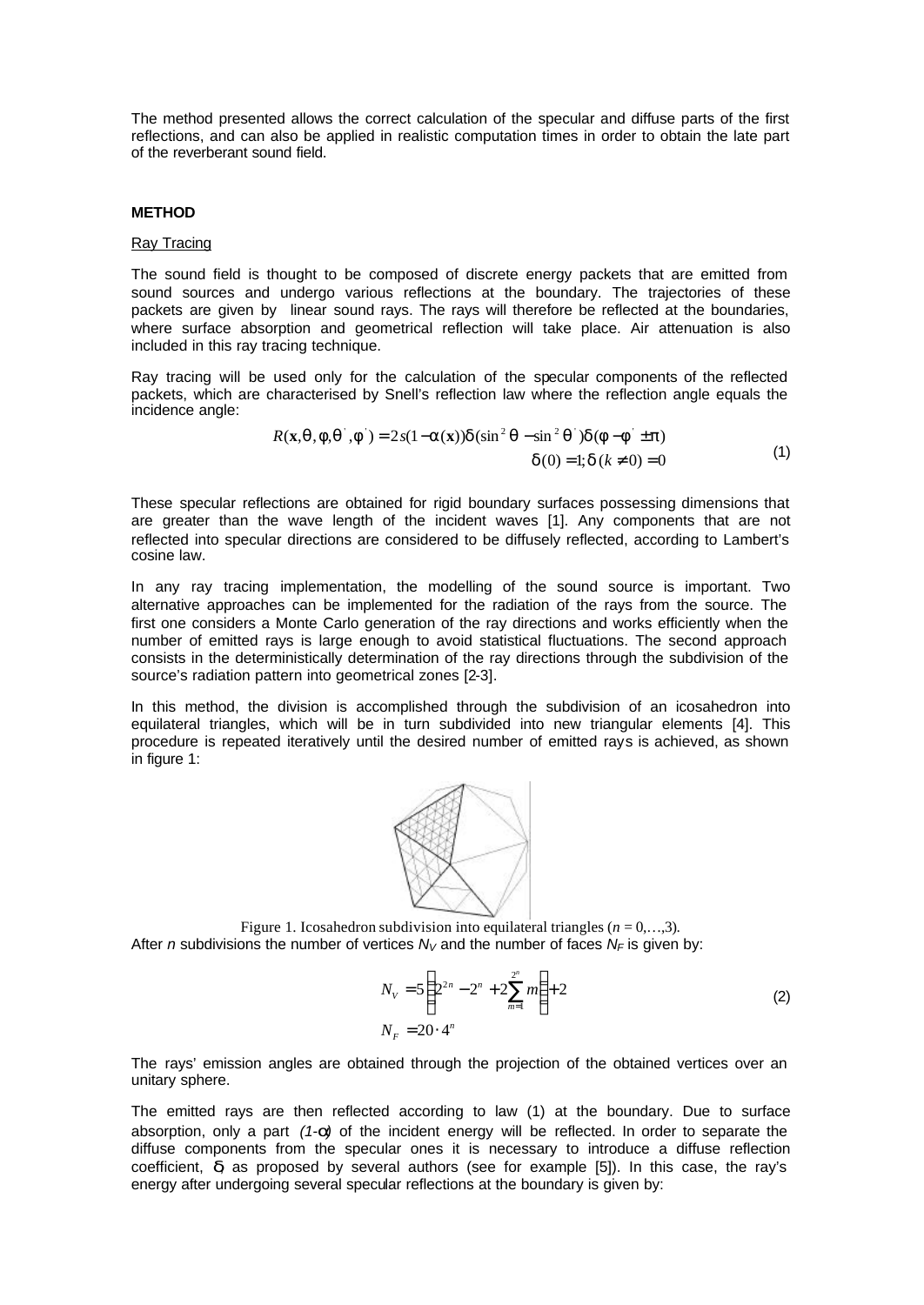$$
E = \frac{\Pi}{N_R} D(\boldsymbol{q}, \boldsymbol{f}) e^{-md} \prod_i \left[ (1 - \boldsymbol{a}(S_i)) (1 - \boldsymbol{d}(S_i)) \right]
$$
(3)

where **P** is the source's energy,  $N_R$  is the number of emitted rays,  $D(q, f)$  is the source's directivity function, *d* is the total distance travelled by the ray and *m* is the air attenuation coefficient, given by [6]:

$$
m = 5.5 \times 10^{-4} \frac{50}{h} \left(\frac{f}{1000}\right)^{1.7}
$$
 (4)

For the modelling of the boundary surfaces, the adopted geometrical element is the triangle, since it is the one that allows a fast ray interception verification, and, in addition, it allows that any surface be represented by the union of these triangles.

The last step in a ray tracing implementation concerns the ray detection at some receiver. Several options are available, the omni directional spherical receiver being the simplest one. In this implementation, however, the receiver will be modelled as an imission disk of diameter *a/2*, surrounding the defined reception point. This disk rotates over his centre in order that the rays are always perpendicularly incident. The sound energy density captured at this disk at time *t* is then given by:

$$
I_R(t) = \frac{\sum_i E_i}{\mathbf{p} a^2} \tag{5}
$$

where  $\sum_i E_i$  is the total energy incident on the disk at instant *t*. Using this receiver model, the impulse response of the spherical region *R*, obtained through the rotation of the disk, at the end of the processing of all the rays is given by:

$$
\bar{I}(t) = \frac{1}{V} \int_{R} \frac{e(t, \mathbf{x})}{\delta a^2} dv
$$
\n(6)

where  $V = 4\delta r^3/3$  and x means the position vector inside R.

The suggested value for the radius of the imission disk is typically 15 cm, that is the approximate dimension of a human head. The moment of reception is the instant when the ray intercepts the disk.

The main disadvantage of the ray tracing method is the need of a large number of rays in order to correctly simulate the late part of the reverberant impulse response. This is due to the natural geometrical divergence of the rays, that grows as the propagation distance increases. This separation can become so large that the rays are no longer correctly detected. The solution is to consider a larger number of rays emitted from the source at the expense of an increased calculation effort. This consideration makes clear that the pure ray tracing is not well suited for the modelling of the late part of the echogram.

### Energy Transitions

In order to model the diffuse reflected components the proposed method resorts to the technique of the energy transitions between pairs of surfaces of the enclosure. The diffuse energy exchange is determined through the geometrical form factor of the considered surface pair. This method was already presented earlier by the authors [7].

In this method, the source distributes the whole sound energy over the *M* enclosure's walls. The starting energy density over wall *S<sup>j</sup>* can be determined considering spherical waves radiated from *N* sources:

$$
B_{j,0} = B(S_j,0) = \frac{1}{4pc} \sum_{l=1}^{N} \frac{\Omega_j^l \Gamma_l (J,q) \Pi_l}{S_j}
$$
(7)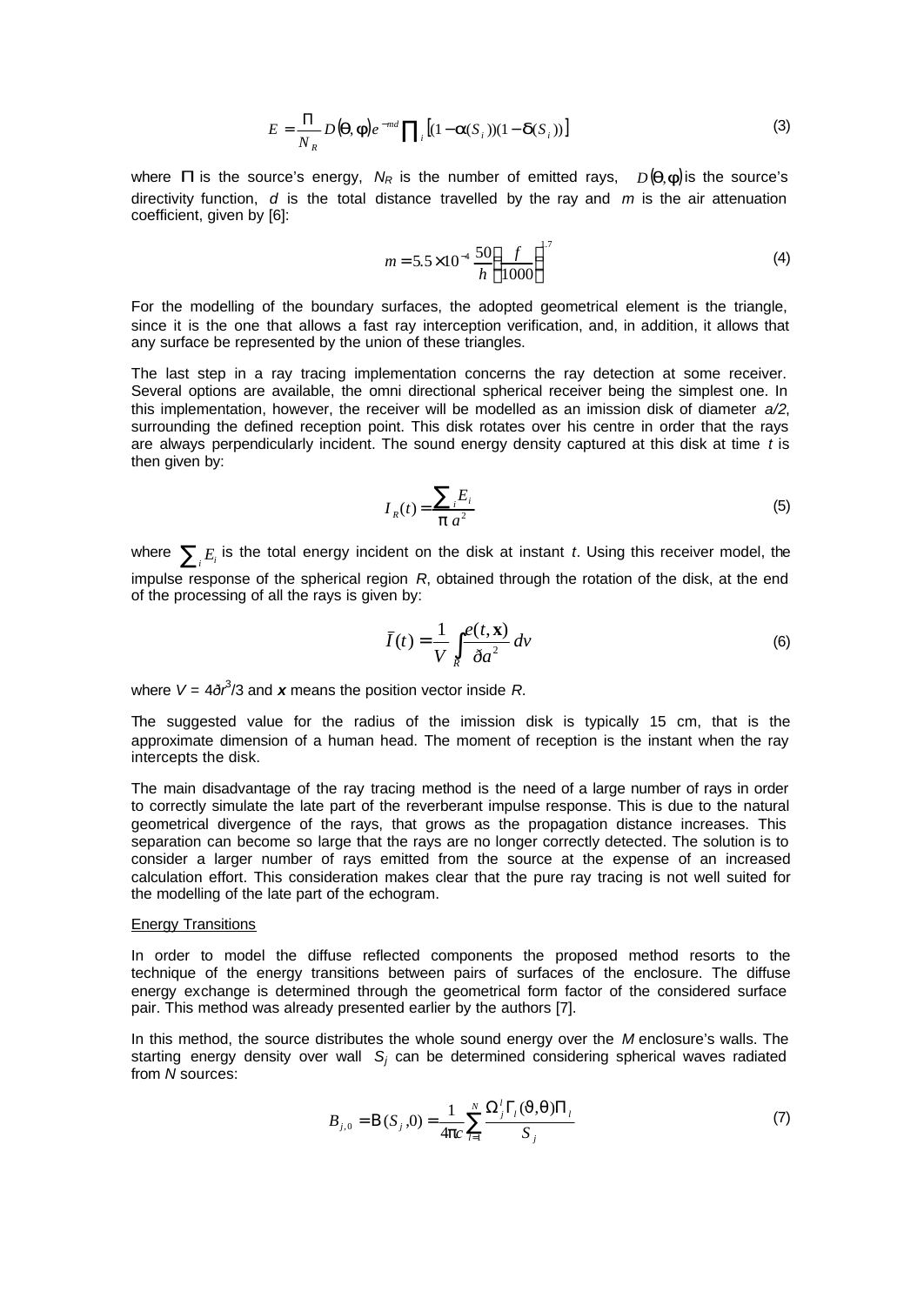where  $\bm{\Omega}_j^l$  is the solid angle of surface  $\bm{\mathcal{S}}_j$  subtended at source *l*,  $\bm{P}$  is the total acoustical energy of source *l* and *Gl*(*J,q*) is its directivity function.

In the calculation of the solid angles of a surface subtended at some point, only the visible part of this surface will be considered. Therefore, occluding surfaces diminish the value of the solid angle.

The values *Bj,0* can be stored into a row vector, called the starting vector:

$$
[\boldsymbol{B}]_{(0)} = [\boldsymbol{B}_{1,0}, \boldsymbol{B}_{2,0}, \boldsymbol{B}_{3,0}, \dots, \boldsymbol{B}_{M,0}]
$$
\n(8)

The method of energy transitions, in the variant of a homogeneous Markov chain of first order, considers that the enclosure walls exchange energy between themselves at constant time intervals, given by the classical transition time *t*:

$$
t = 4V/vS \tag{9}
$$

The equation for the evolution of the energy density can be written in matrix form as [7-8]:

$$
\left[\mathbf{B}\right]_{(kt)} = \left[\Xi\right]^k \left[\mathbf{B}\right]_{(0)}\tag{10}
$$

where *k* is the considered transition order. *[B](kt)* is a *M*-dimensional column vector with entries

$$
\boldsymbol{B}_{j,k} = \boldsymbol{B}(S_j, k\boldsymbol{t})\tag{11}
$$

which define the energy density over  $S_j$  at time  $k\,t$ . The matrix  $\boldsymbol{X}$  is called the transition matrix, whose entries are defined through the following relationships:

$$
\begin{aligned} \Xi_{ij} &= W(S_i \to S_j)(1 - \mathbf{a}(S_i))e^{-mD(S_i, S_j)}\\ W(S_i \to S_j) &= \frac{\dot{U}_{ij}}{2\delta} \sinh; \dot{U}_{ij} = \frac{S_j}{D(S_i, S_j)} \left| \mathbf{u}_{ij} \cdot \mathbf{n}_j \right| \end{aligned} \tag{12}
$$

with  $D(S_i, S_j) = d_{ij}$  being the distance between the geometrical centres of surfaces  $S_i$  and  $S_j$ . The vector  $u_{ij}$  is an unitary vector parallel to the line connecting both geometrical centres.



Figure. 2. Calculation of the solid angle between surface  $S_i$  and  $S_j$ 

The last step in the energy transitions process is the diffuse radiation of the energy from the triangular surface elements towards the interior of the enclosure and irradiating therefore the receiver. At each transition, the elements furnish a certain amount of energy to the receiver. Summing up all contributions from all triangular elements, we find the intensity *IR* at the receptor:

$$
I_R(kt) = \sum_{j=1}^{M} \frac{P_{j,k} \Omega_j (1-a_j)}{p}
$$
 (13)

where Ω<sub>j</sub> is the solid angle of the finite surface S<sub>*j*</sub> subtended at the receiving point s<sub>*i*</sub>

#### Hybrid Method

The hybrid method uses a combination of the specular ray tracing and of the energy transition method in order to simulate the three most important physical phenomena of sound propagation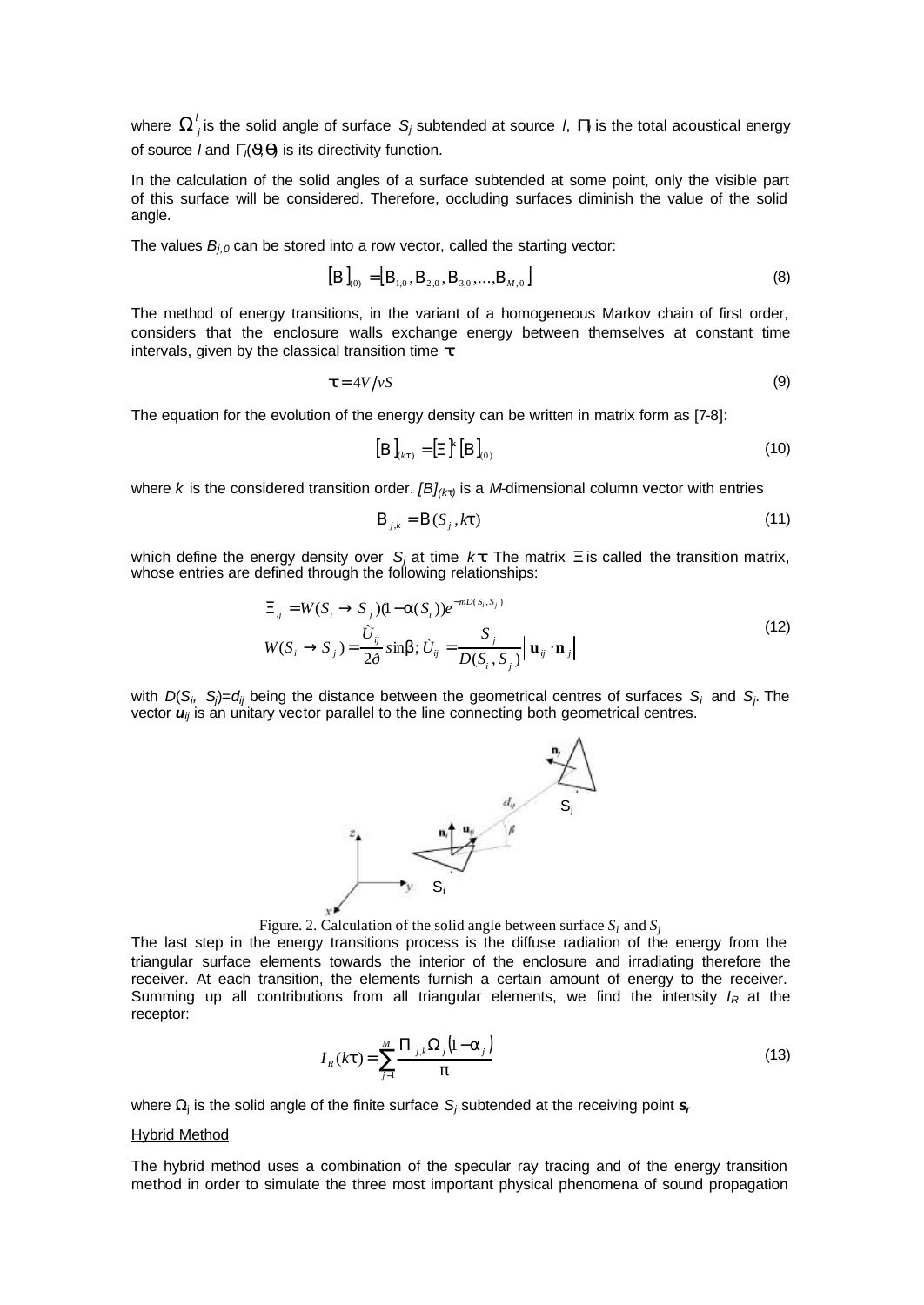inside an enclosure. These are the sound absorption in the air and at the boundary, the specular reflected sound components and the diffuse reflected sound components.

The calculation of the energetic impulse response of the enclosure happens in two phases. In the first phase the specular reflected components are processed, while in the second subsequent phase, the diffuse reflected components are obtained. During the first phase, input information for the second phase is stored.

The rays emitted from the source will be followed inside the enclosure until they are detected at some receiver. When the rays hit a triangular surface element, their energy spectrum will be modified through the frequency dependent surface absorption coefficient and also through the diffuse reflection coefficient. The energy of the rays is given by expression (3). The element *S<sup>i</sup>* , at which the reflection occurs at time *ktS*, will store a parcel of the incident energy, namely the energy that is not reflected specularly:

$$
B_i(ktS) = B_i(ktS) + B(1 - \mathbf{a}(S_i))\mathbf{d}(S_i)
$$
\n(14)

where  $a(S_i)$  and  $d(S_i)$  are the absorption coefficient and the diffuse reflection coefficient of element *S<sup>i</sup>* respectively. *tS* is the temporal resolution considered.

When the ray tracing procedure is ended, at time *T*, one obtains for every triangular surface element the diffuse energy that is stored for every temporal sampling interval considered. For the ensemble of the *M* triangular surfaces, one obtains the following diffuse energy matrix [*BD*]:

| $t_s$ | $2t_s$                                                                                                                                                                                                                                                                                                                                                                                                                                                                                                                                                                                                                            | $3t_s$ | ... | $T - 2t_s$ | $T - t_s$ | $T$ | (15) |
|-------|-----------------------------------------------------------------------------------------------------------------------------------------------------------------------------------------------------------------------------------------------------------------------------------------------------------------------------------------------------------------------------------------------------------------------------------------------------------------------------------------------------------------------------------------------------------------------------------------------------------------------------------|--------|-----|------------|-----------|-----|------|
| 1     | \n $\begin{bmatrix}\nE_{1,1} & E_{1,2} & E_{1,3} & \cdots & E_{1,T-2} & E_{1,T-t_s} & E_{1,T} \\ E_{2,1} & E_{2,2} & E_{2,3} & \cdots & E_{2,T-2} & E_{2,T-t_s} & E_{2,T} \\ E_{3,1} & E_{3,2} & E_{3,3} & \cdots & E_{3,T-2} & E_{3,T-t_s} & E_{3,T} \\ \vdots & \vdots & \vdots & \vdots & \vdots & \vdots & \vdots \\ M - 2 & E_{M-2,1} & E_{M-2,2} & E_{M-2,3} & \cdots & E_{M-2,T-2t_s} & E_{M-2,T-t_s} & E_{M-2,T} \\ M - 1 & E_{M-1,1} & E_{M-1,2} & E_{M-1,3} & \cdots & E_{M-1,T-2t_s} & E_{M-1,T-t_s} & E_{M-1,T} \\ M & E_{M,1} & E_{M,2} & E_{M,3} & \cdots & E_{M,T-2t_s} & E_{M,T-t_s} & E_{M,T}\n\end{bmatrix}$ \n |        |     |            |           |     |      |

[*BD*] is changed at each ray reflection from a surface element, more precisely at the row corresponding to the considered element and at the column corresponding to the incidence instant interval. Therefore, when the first phase ends, we find a diffuse energy matrix, that represents the temporal and spatial distribution of the diffuse components and that will be processed during the second simulation phase. In this hybrid method, it is not considered that the diffuse components can be subsequently reflected in a specular way.

In the second phase, the energy transitions between the surface elements of the enclosure are then calculated on basis of the diffuse energy matrix [*BD*]. The processing is started by exchanging the energy of all the *M* triangular elements from column  $t<sub>S</sub>$  according to the procedure described in the section about the energy transition method. Every element that receives part of this energy will receive it in distinct times. Therefore, these elements will have its diffuse energy content changed at these respective times, or in other words, at the column corresponding to this precise instant:

$$
B_{D} \t 1 \t 2 \t 3 \t 4 \t 5 \t 6 \t 7 \t ...
$$
\n
$$
1 \t 1 \t 0 \t E_{1,2} \t E_{1,3} \t E_{1,4} \t E_{1,5} \t E_{1,6} \t E_{1,7} \t ...
$$
\n
$$
2 \t 0 \t E_{2,2} \t E_{2,3} \t E_{2,4} \t E_{2,5} \t E_{2,6} \t E_{2,7} \t ...
$$
\n
$$
3 \t E_{3,1} \t E_{3,2} \t E_{3,5} \t E_{3,4} \t E_{3,5} \t E_{3,6} \t E_{3,7} \t ...
$$
\n
$$
5 \t E_{3,6} \t E_{3,7} \t ...
$$
\n
$$
5 \t E_{3,6} \t E_{3,7} \t ...
$$
\n
$$
6 \t E_{3,7} \t ...
$$
\n
$$
6 \t E_{3,1} \t E_{3,2} \t E_{3,3} \t E_{3,4} \t E_{3,5} \t E_{3,6} \t E_{3,7} \t ...
$$
\n
$$
6 \t E_{3,7} \t ...
$$
\n
$$
6 \t E_{3,8} \t E_{3,9} \t E_{3,1} \t ...
$$
\n
$$
6 \t E_{3,1} \t E_{3,2} \t E_{3,3} \t E_{3,4} \t E_{3,5} \t E_{3,6} \t E_{3,7} \t ...
$$
\n
$$
6 \t E_{3,7} \t ...
$$
\n
$$
6 \t E_{3,8} \t E_{3,9} \t E_{3,9} \t ...
$$
\n
$$
6 \t E_{3,9} \t E_{3,9} \t ...
$$
\n
$$
6 \t E_{3,1} \t E_{3,2} \t E_{3,3} \t E_{3,4} \t E_{3,5} \t E_{3,6} \t E_{3,7} \t ...
$$
\n
$$
6 \t E_{3,7} \t ...
$$
\n
$$
6 \t E_{3,7} \t ...
$$
\n
$$
6 \t E_{3,8} \t E_{3,9} \t E_{3
$$